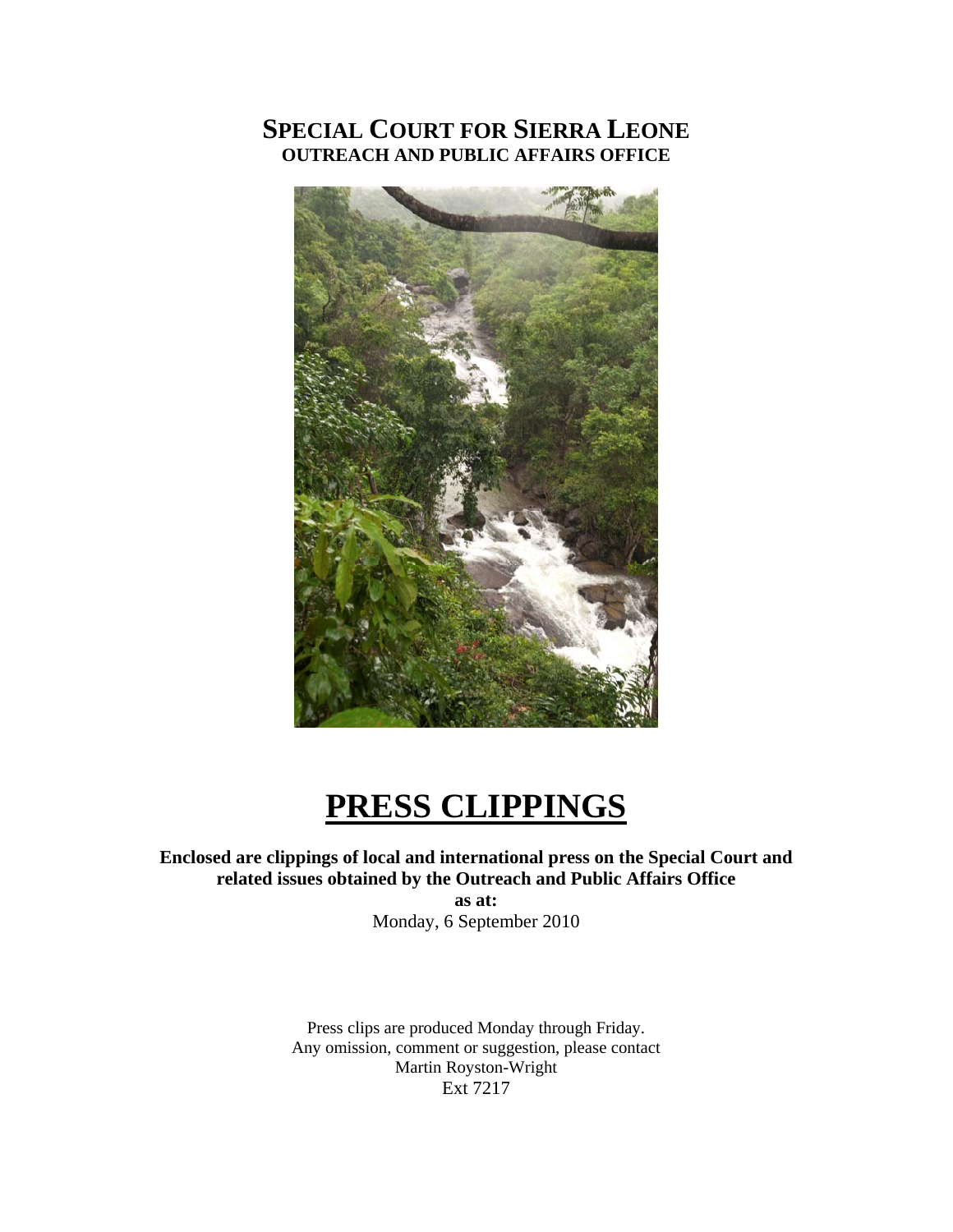| <b>Local News</b>                                                                            |            |
|----------------------------------------------------------------------------------------------|------------|
| Defence Concludes Direct Examination of Witness / Concord Times                              | Page 3     |
| Liberian Radio Operator Disputes the Evidence of RUF Radio Operators / Premier News          | Page 4     |
| Special Court Staff Lack Medicare / We Yone                                                  | Page 5     |
| New Revelation At the Special Court / Concord Times                                          | Pages 6-7  |
| <b>International News</b>                                                                    |            |
| Defense Lawyers Conclude the Direct Examination of Witness / Charlestaylortrial.org          | Page 8     |
| UNMIL Public Information Office Media Summary / UNMIL                                        | Pages 9-14 |
| US Calls on Kenya to Cooperate With ICC / Kenya Broadcasting service                         | Page 15    |
| What's a War Crimes Prosecutor Doing at Kagame's Presidential Inauguration? / Foreign Policy | Page 16    |
| Prosecution Gives Up in Dominique Ntawukulilyayo's Case / Hirondelle News Agency             |            |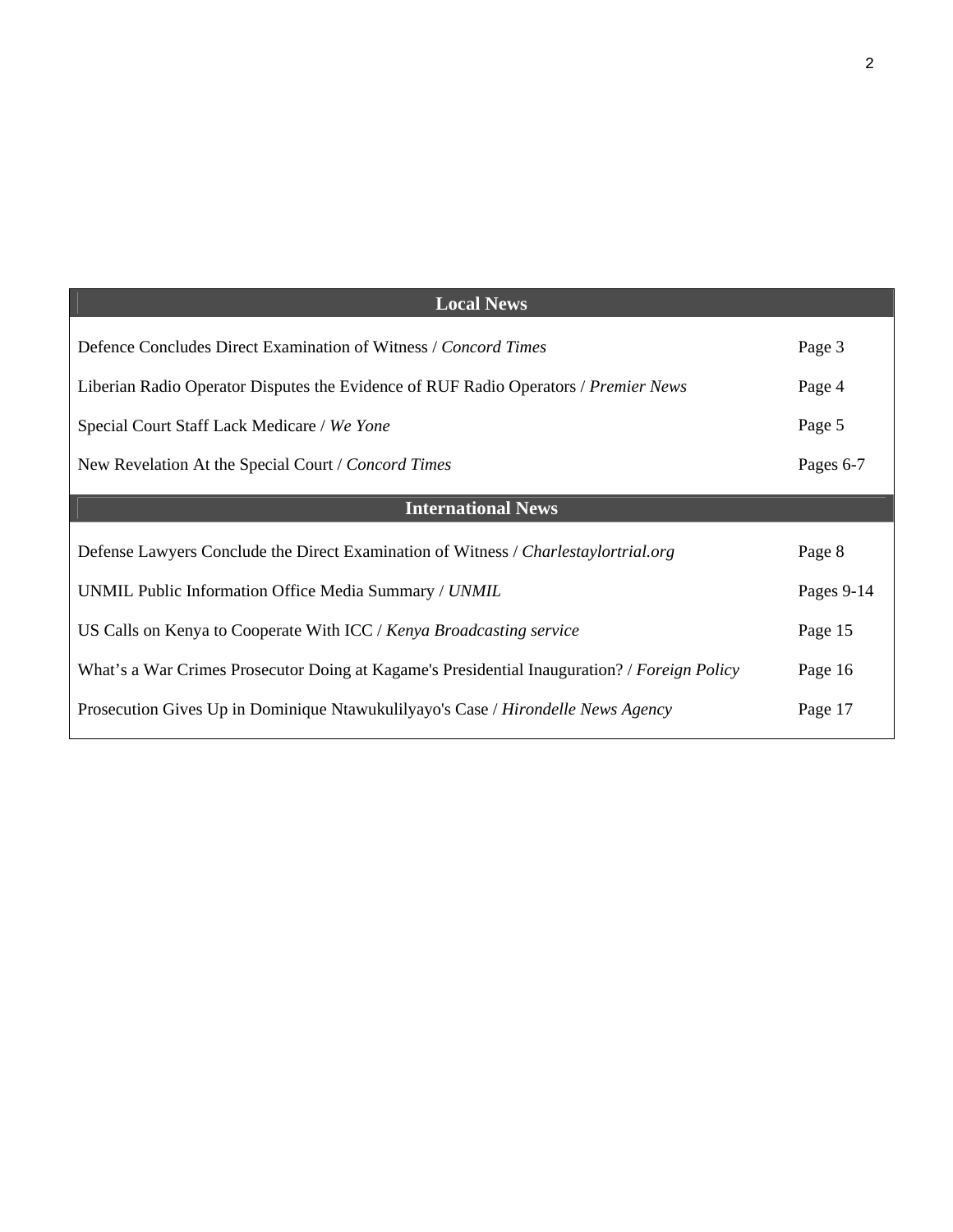# Defence concludes direct examination of witness morning, prosecutors judges that the pros-

**By Alpha Sesay** Defence lawyers for Charles Taylor concluded the direct examination of the former Liberian president's 20th defence witness.

The witness's direct examination was concluded mostly in private session as defence lawyers focused on discussing certain issues and submission of exhibits that, if discussed in public, would disclose the identity of the witness and the identities of other protected prosecution witnesses.

The witness, DCT-008, a former radio operator in Taylor's Special Security Services (SSS) unit has testified mainly about radio communications that took place between RUF commanders in Sierra Leone and members of Taylor's security forces, including former SSS Director Benjamin Yeaten.As the direct examination of the witness was concluded this

made an application ecution has "no autothat the judges issue matic rights to the an order for defense lawyers to disclose all written statements that have been made by the witness to defense investigators. Chief Prosecutor Brenda Hollis told the judges that the witness's testimony has gone contrary to most of the things stated in his written statement. The statements disclosed so far have been grossly inadequate, Ms. Hollis told the court.

Ms. Hollis said to the judges, "In general, what we have is a witness whose testimony is totally different from what he had told the defense." "We ask that you order the defense to disclose the full statements immediately," the Chief Prosecutor told the judges.

Defense counsel for Taylor, Morris Anyah, objected to the prosecution application, telling the

defense witness statements" and that because the prosecution had not established the irreparable damage that the non-disclosure of the witness's statements would cause, there is no need for the order to be granted. "The prosecution is not entitled to disclosure. they have not met the necessary legal steps and the witness's statements should not be diselosed."

After retiring for about 30 minutes to deliberate on the issue, the judges ruled against the prosecution application, stating that prosecutors had not given sufficient justification for the disclosure of all the statements made by the witness.

"We agree with the defense that the prosecution has not satisfied the requirement that the witness's statements be dis-



closed. presiding judge of the Trial. Chamber Justice Julia Sebutinde said. "We dismiss the [prosecution] applicashe tion," concluded.After the

delivery of the judges' ruling on the issue. prosecutors made another application that they be given until Friday morning to prepare for the commencement of the cross-examina tion of the witness.

Defense lawyers stated that they have no objection to the prosecution appliention, and the application was granted.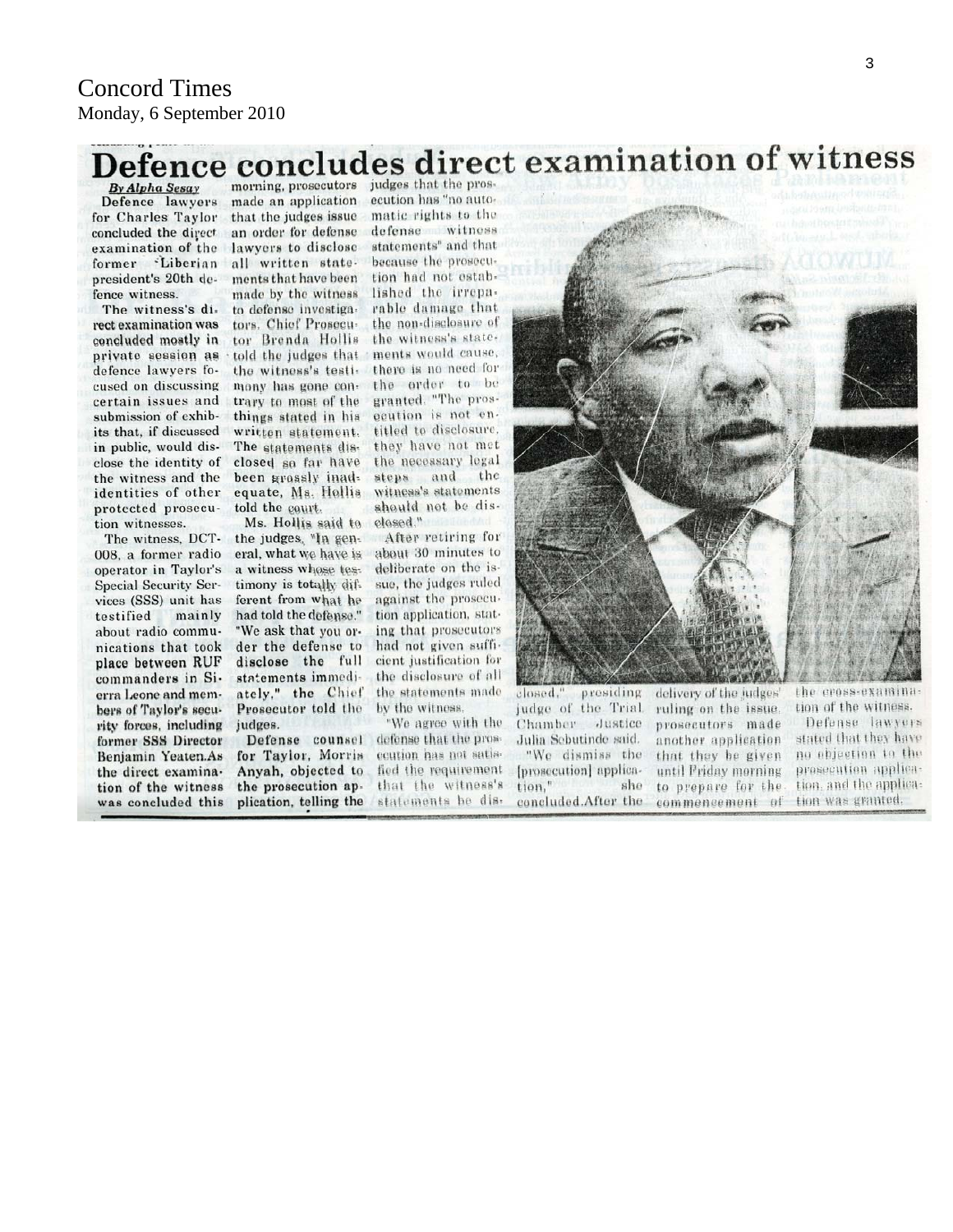# **Charles Taylor's Trial**

# **Liberian Radio Operator Disputes The Evidence Of RUF Radio Operators**

harles Taylor's 20th defense witness, a former radio operator first in the National Patriotic Front of Liberia (NPFL) rebel group and then in the Special Security Service (SSS) unit of Mr. Taylor's government, today disputed the evidence of several Revolutionary United Front (RUF) radio operators, who in 2008 testified before the Special Court for Sierra Leone about radio communications that took place between the RUF and Mr. Taylor's government in Liberia.

According to the witness, who is testifying under protective measures and is therefore only identified by pseudonym DCT-008, RUF radio operators lied when they alleged in their testimonies that RUF commanders sent regular radio messages to Mr. Taylor about the RUF's activities in Sierra Leone and that Mr. Taylor and his SSS Director Benjamin Yeaten sent regular instructions to the RUF through the radio operator called Sun Light, who operated the radio communication set that was installed at Mr. Yeaten's residence called Base One.

In July 2008, a former RUF radio operator, TFI-567, told the court that in December 1998, when RUF rebels dislodged Economic Community of West African States Monitoring Group (ECOMOG) peacekeepers and captured the diamond rich town of Kono, radio communications took place between the RUF radio operators based at RUF headquarters in the Sierra Leonean town of Buedu and Liberian authorities through the radio operator Sun Light, who was in charge of the Base One radio set in Liberia.

When DCT-008 was asked about this today, he told the court, "It didn't happen so. I have my doubts because Sun Light never visited Sierra Leone to know what was happening there. Sun Light did not give any report on RUF operations... Sun Light did not have any contacts withthe RUF organization. He was only communicating with Sam Bockarie [RUF commander] on behalf of Benjamin Yeaten.'

TFI-567 also told the court that when he travelled to Liberia, together with another RUF radio operator, Memunatu Deen, who was already coordinating RUF activities in Monrovia, SSS Director Mr. Yeaten took them to see Mr. Taylor at the Executive Mansion around 10:00PM on a particular night.

When defense lawyers asked DCT-008 whether he was aware of this, the witness said, "It is not to my knowledge and moreover, Memunatu Deen's operation in Liberia was very covert, it was secret and the Government of Liberia did not know that Memunatu Deen was in Monrovia and carrying out such operations, and it is not to my knowledge that Memunatu Deen and Benjamin Yeaten went to see President Taylor.'

He also said that he was not aware of "Charles Taylor receiving visitors at the Executive Mansion late in the night."

This prompted a question from Justice Richard Lussick of the Trial Chamber. Justice Lussick asked, "Yesterday, you said that in all your time at the Executive Mansion, you never even got to see the president. So how would you know if he received visitors?"

In response, the witness said, "This is why I said that it is not to my knowledge that the president received visitors late at night.'

"Memunadu Deen never told me anything concerning her visit to the president of

Liberia," he added, noting also that neither Mr. Yeaten, nor any other person informed him of such visit.

The witness also refuted the evidence of another RUF radio operator, TFI-585, who testified in 2008 that when rebel forces invaded Sierra Leone's capital of Freetown in 1999, Mr. Yeaten spoke to RUF commander Mr. Bockarie. During this conversation, the SSS Director expressed gratification at news of the invasion of Freetown, telling Mr. Bockarie that he'll visit RUF headquarters in Buedu in two days. Mr. Yeaten also told Mr. Bockarie to turn on his satellite phone as Mr. Taylor wanted to speak with him, the, witness told the court in 2008.

Disputing this claim, DCT-008 today told the court, "I am not aware of that. For the time that I was at 50's [Yeaten] house, 50 never spoke to Sam Bockarie on the radio, infact, 50 never spoke to anybody on the radio, whether for family or government issues.'

He also said that he was not aware of the SSS Director making any trip to Buedu.

DCT-008 also responded to the testimony given by the overall RUF signal commander, Mohamed Beretay Kabbah, who in 2008 testified that whenever an ECOMOG fighter jet left from the Roberts International Airport (RIA) in Monrovia with a target to bomb RUF positions in Sierra Leone, Sun Light would inform RUF radio operators in Buedu that the "Iron Bird" was on the way, thus helping RUF rebels to plan their escape. Sun Light also used the code "448" when informing RUF radio operators about the ECOMOG fighter jet, Mr. Kabbah said in 2008. DCT-008 described this account as false.

"First of all, I do not know the code 448 to be reference to an ECOMOG jet. And when Base One was communicating with Buedu, there was no communication regarding ECOMOG jet," the witness told the court.

"We had our own code that referenced an enemy plane and it was 15-2. During the NPFL days, when ECOMOG was carrying out air raids against the NPFL, the NPFL radio communication used "Iron Bird" but this was not expedient as it could reveal what we were talking about...and when we went into government, Iron Bird was cancelled and we used the code 15-2."

The witness added, "Base One was situated in Kongor town in Monrovia. The RIA where ECOMOG was is far away from Base One...Base One had no knowledge of ECOMOG jets. Yes, we could hear a plane when moving but we had no knowledge of where it was going, so the issue of communication regarding the movement of ECOMOG jets never occurred

When asked by Judge Lussick whether it was "possible for somebody at RIA to get intouch with Base One either by radio or telephone," the witness said, "Yes."

"We had a radio at RIA. It was possible," he said.

The witness, however, said that there was no time that the radio operator at RIA informed Base One that an ECOMOG jet had take off for Sierra Leone.

The witness disputed claims that the RUF used to communicate with Mr. Taylor through Sun Light. He said that Sun Light never had access to the president of Liberia and so there is no way such communications could have taken place through Sun Light.

Credit charlestaylortrial.com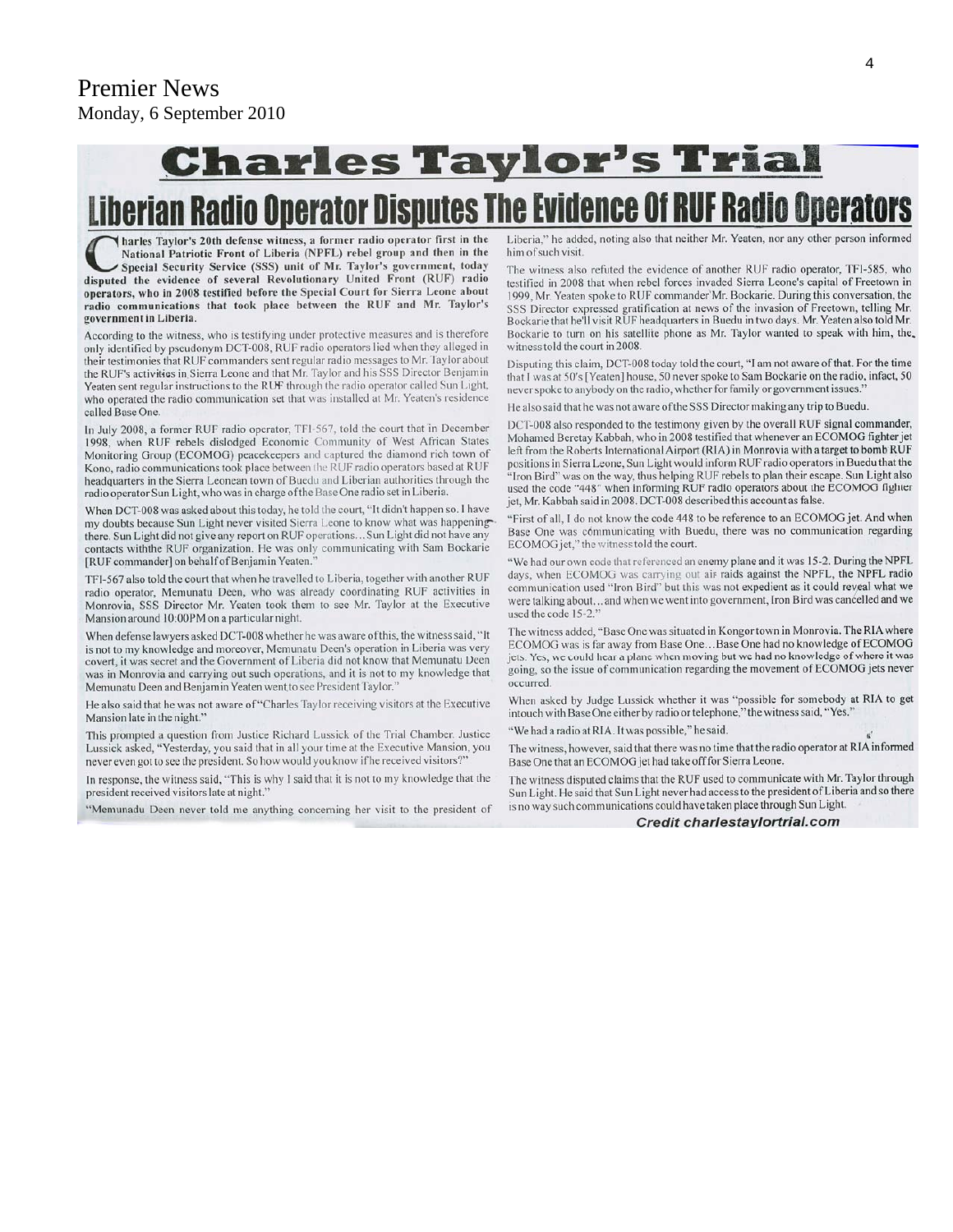# **Special Court Staff Lack By We Yone Staff** Writer

Report reaching We Yone states the Special Court for Sierra Leone  $is$ presently incapacitated in terms of providing Medicare for its staff.

The report states the Special Court for Sierra Leone use to have medical staff who were responsible  $to$ administer medication to members of staff when the need arise. "For some time now this medical staffs have not been seen at work", the report states, though it could not confirm whether their absence is responsible for the death of a Ghanaian member of staff of the Special Court for Sierra Leone who died in his office on Wednesday 2<sup>nd</sup> September after suffering a heart attack. The Ghanaian member of staff Samuel Eyeson is reported to have died because he could not get first aid treatment when he suffered the heart attack, the report states, pointing out that this is not the first time Samuel Eyeson had suffered a heart attack while on duty. "Some time ago when

he suffered a heart attack the medical staff and even bluons 10 should have long

at the office were able to give him prompt first aid treatment which went a long way to save the life of the Ghanaian members of staff", the report asserts, adding further that in this instance there were no medical personnel at work to give first aid treatment to Samuel Eyeson before taking him to the hospital. Efforts made to ascertain the veracity of information that medical personnel at the Special Court for Sierra Leone are not regular and were not around when Samuel Eyeson suffered the heart attack proved futile as the security personnel at the New England Ville office were quite uncooperative in allowing We Yone reporter to talk to any member of the Public Information Unit. Nonetheless, speculations are rife that the family of Samuel Eyeson may sue the Special Court for Sierra Leone for negligence if it is proved beyond all doubts that his death resulted from failure to have first aid  $t$  reatment

administered to him.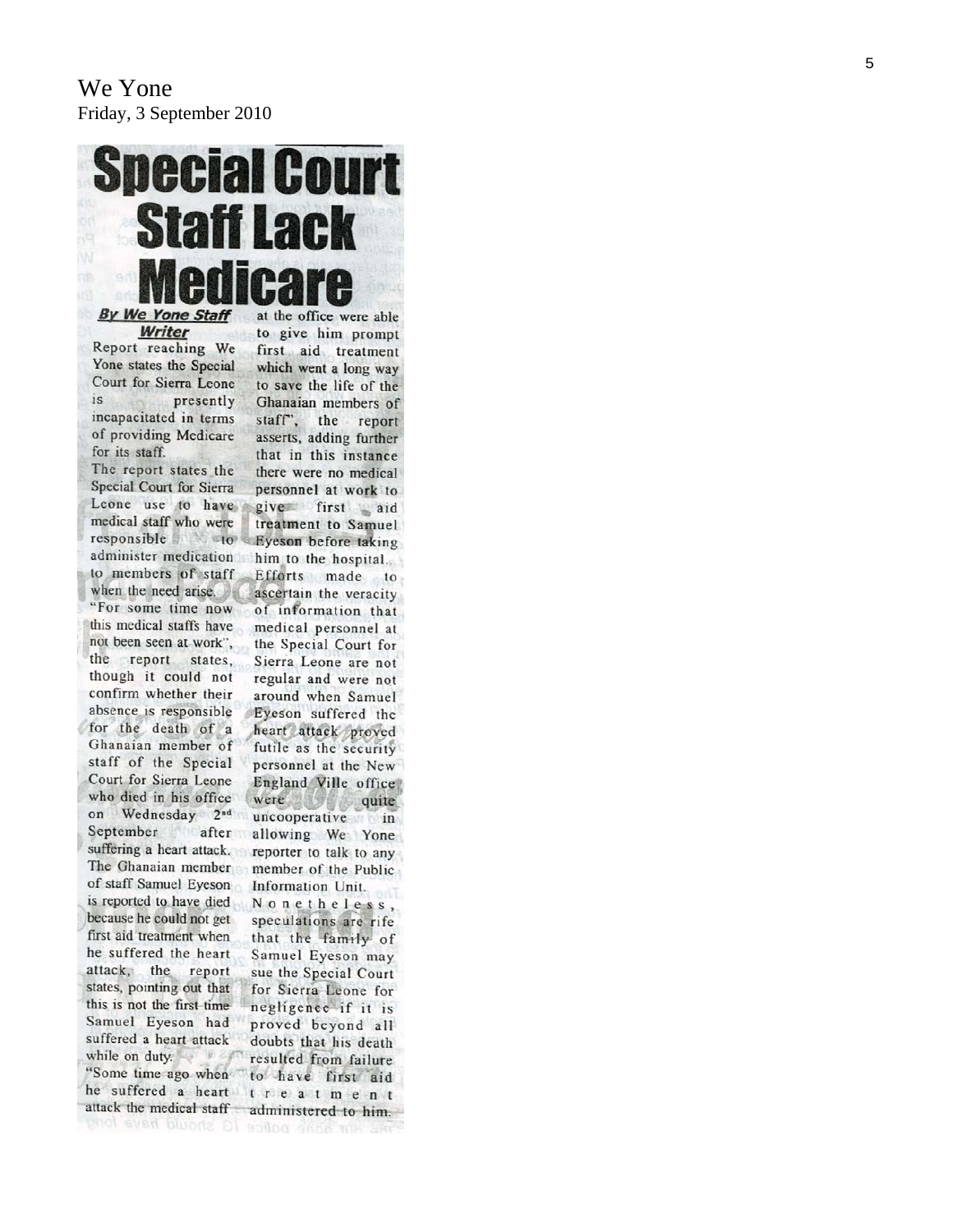## **Sierra Leone: New Revelation At the Special Court - Moses Blah Ordered Maskita's Execution**

#### Alpha Sesay

Freetown — The Special Court for Sierra Leone has heard that Charles Taylor's former vice president, Moses Blah, ordered the execution in Liberia of the former Revolutionary United Front (RUF) commander, who was already the subject of an indictment issued by the court in 2003.

When notorious RUF commander Sam Bockarie alias 'Maskita' was executed while entering Liberia from Ivory Coast in 2003, allegations were that his execution had been ordered by Taylor, then president of Liberia.

However, giving his account of the circumstances surrounding Bockarie's death, defense witness DCT-008 told the court that in 2003, a radio operator in Charles Taylor's Special Security Services (SSS) using "the call sign Lima Tango told me that Sam Bockarie had been killed as he was trying to enter Liberia with armed men."

Prosecution witnesses have testified before Special Court judges in The Hague that the order to execute Bockarie was handed down from Mr. Taylor to his SSS director Benjamin Yeaten, who took men to the Liberia-Ivory Coast border and executed the RUF commander along with his bodyguards and family members. When Mr. Blah testified in 2008, he told the court that he was in Nimba County when Bockarie was executed, and Yeaten had met him there and told him of an operation that they had just executed.

When Yeaten took him to his vehicle, Blah said he saw the corpse of Bockarie at the back of the truck. He explained that when he took Bockarie's remains to Monrovia and informed Mr. Taylor about it, the former Liberian president told him that it was a military operation and there was no need for Blah to get involved.

Taylor, during his testimony, denied these claims and told the court that he had only sent his former vice president to stop Bockarie from entering into Liberia with armed men and to have him arrested. It was Blah's handling of the situation that led to the death of the RUF commander as DCT-008 corroborated Taylor's account.

"What Lima Tango told me was that Sam Bockarie had a group of armed men, uncountable number of armed men, and he was trying to return to Liberia but at this time, the Liberia security tried to stop him and at this time, the group [Liberian security] was led by Moses Blah," DCT-008 told the court.

"He Moses Blah was ordered to arrest Sam Bockarie but when they got there, Sam Bockarie resisted arrest, and he [Blah] said, 'Do not waste time with that man, if he resists arrest, just kill him and bring his body to me'; and so they killed him and took the body to him [Blah]."

"He [Blah] brought the body to Monrovia and took it to the Striker Funeral Home," he added.

Prosecutors allege that Bockarie was killed on his return from Ivory Coast after being sent to fight in that country by Taylor. When Bockarie was returning to Liberia with men whom he had commanded in Ivory Coast and with a Special Court for Sierra Leone indictment already issued, Taylor ordered his execution to cover any tracks of his close relationship with the former Sierra Leonean rebel commander, prosecutors allege. But Taylor has dismissed these allegations as lies.

When asked to tell the court what the Liberian government said about the death of Bockarie, DCT-008 explained, "What I heard from the government through the defense minister...was that Sam Bockarie, after he had left Liberia, attempted to come to Liberia with a fighting force, which the government of Liberia wanted to stop and when he opened fire on the government security, they killed him."

DCT-008 also spoke about the circumstances surrounding the death of Daniel Tamba aka Jungle, who according to prosecutors was Taylor's liaison with the RUF in Sierra Leone. Prosecutors say that when Jungle later returned to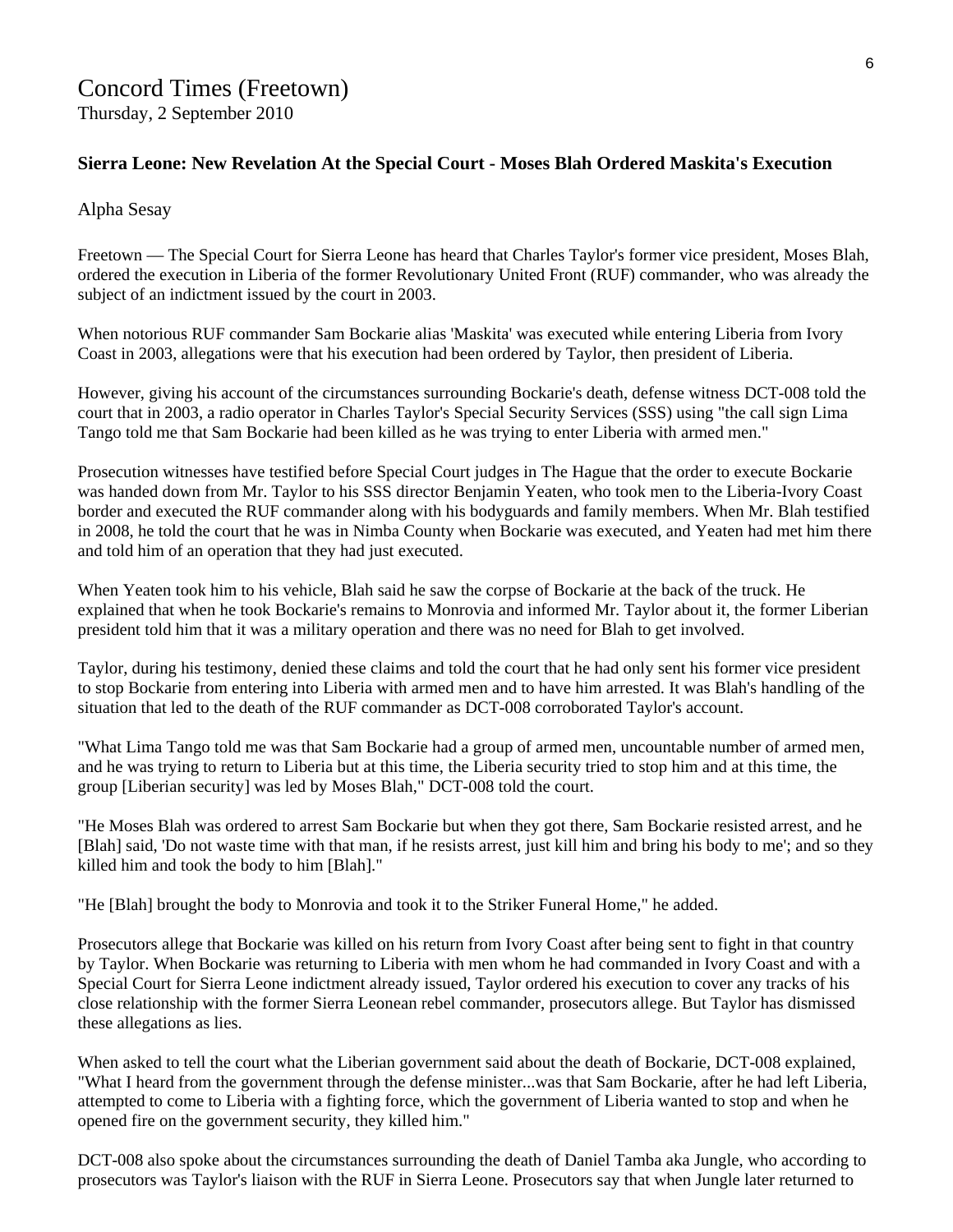Liberia, Taylor ordered his execution, and he was shot in the back by his own comrades who were acting on orders handed down by Taylor to SSS director Benjamin Yeaten.

Defence witnesses have said that Jungle was a member of the RUF who had a close relationship with Yeaten without Taylor's knowledge. DCT-008 testified that after the disarmament in Liberia, Jungle was one of the Liberian members of the RUF who refused to be disarmed in Sierra Leone and instead returned to Liberia, where they became part of Taylor's security forces.

Explaining his account of how Jungle died in Liberia, DCT-008 said, "What I heard about his death was that he died by a friendly fire, from a friendly gun."

"He was engaging the enemy forces, he was hit by a BZT at the back. While the BZT was giving them cover, the BZT mistakenly hit him in the back," he said.

When asked about Yeaten's reaction to Jungle's death, the witness said, "What I observed was that after this had happened...Ben [Yeaten] came to Monrovia constantly crying that he had lost Jungle. He was very sad."

The witness also gave an extensive account of radio communications between the RUF in Sierra Leone and "Base One", the radio that was stationed at Yeaten's residence in Liberia. The witness spoke about how radio operators in Liberia including Yeaten's radio operator called Sun Light communicated with RUF radio operators, who included Memunatu Deen, Sebatu, and Dauda Aruna Fornie. These communications were based on the relationship that existed between Yeaten and Bockarie, and these contacts were not to Taylor's knowledge, the witness said.

He added that when RUF commander Sam Bockarie left Sierra Leone and relocated to Liberia in late 1999, all communications between Yeaten's operators and the RUF ceased.

DCT-008-'s testimony continues today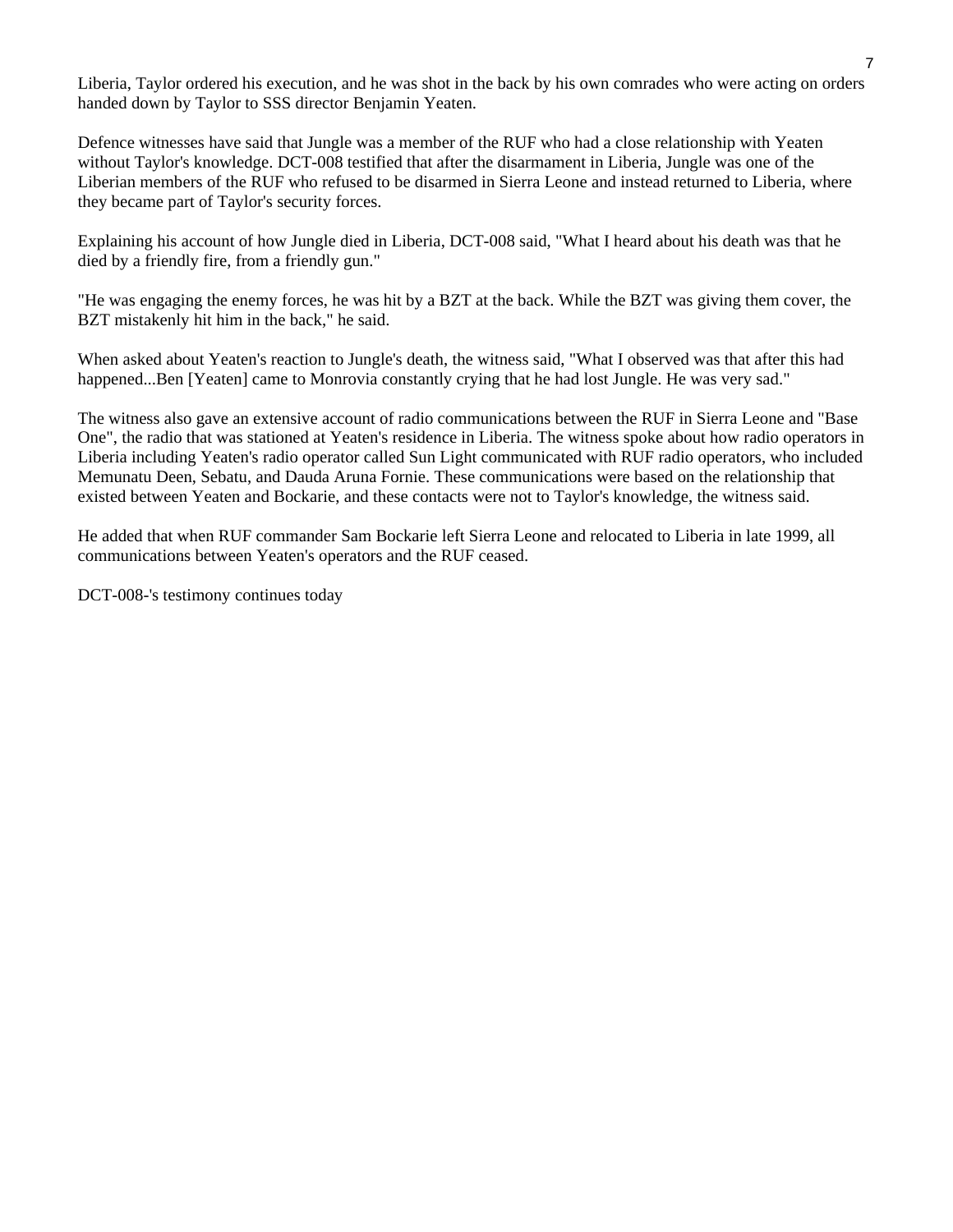# [Charlestaylortrial.org](http://www.charlestaylortrial.org/about/) (The Hague)

Thursday, 2 September 2010

### **[Liberia:](http://allafrica.com/liberia/) Defense Lawyers Conclude the Direct Examination of Witness Dct-008**

Alpha Sesay

Defense lawyers for Charles Taylor today concluded the direct examination of the former Liberian president's 20th defense witness.

The witness's direct examination was concluded mostly in private session as defense lawyers focused on discussing certain issues and submission of exhibits that, if discussed in public, would disclose the identity of the witness and the identities of other protected prosecution witnesses.

The witness, DCT-008, a former radio operator in Mr. Taylor's Special Security Services (SSS) unit has testified mainly about radio communications that took place between RUF commanders in Sierra Leone and members of Mr. Taylor's security forces, including former SSS Director Benjamin Yeaten.

As the direct examination of the witness was concluded this morning, prosecutors made an application that the judges issue an order for defense lawyers to disclose all written statements that have been made by the witness to defense investigators. Chief Prosecutor Brenda Hollis told the judges that the witness's testimony has gone contrary to most of the things stated in his written statement. The statements disclosed so far have been grossly inadequate, Ms. Hollis told the court.

Ms. Hollis said to the judges, "In general, what we have is a witness whose testimony is totally different from what he had told the defense." "We ask that you order the defense to disclose the full statements immediately," the Chief Prosecutor told the judges.

Defense counsel for Mr. Taylor, Morris Anyah, objected to the prosecution application, telling the judges that the prosecution has "no automatic rights to the defense witness statements" and that because the prosecution had not established the irreparable damage that the non-disclosure of the witness's statements would cause, there is no need for the order to be granted.

"The prosecution is not entitled to disclosure, they have not met the necessary legal steps and the witness's statements should not be disclosed."

After retiring for about 30 minutes to deliberate on the issue, the judges ruled against the prosecution application, stating that prosecutors had not given sufficient justification for the disclosure of all the statements made by the witness.

"We agree with the defense that the prosecution has not satisfied the requirement that the witness's statements be disclosed," presiding judge of the Trial Chamber Justice Julia Sebutinde said.

"We dismiss the [prosecution] application," she concluded.

After the delivery of the judges' ruling on the issue, prosecutors made another application that they be given until tomorrow (Friday) morning to prepare for the commencement of the cross-examination of the witness.

Defense lawyers stated that they have no objection to the prosecution application, and the application was granted. The court took an early adjournment and the cross-examination of DCT-008 commences on Friday.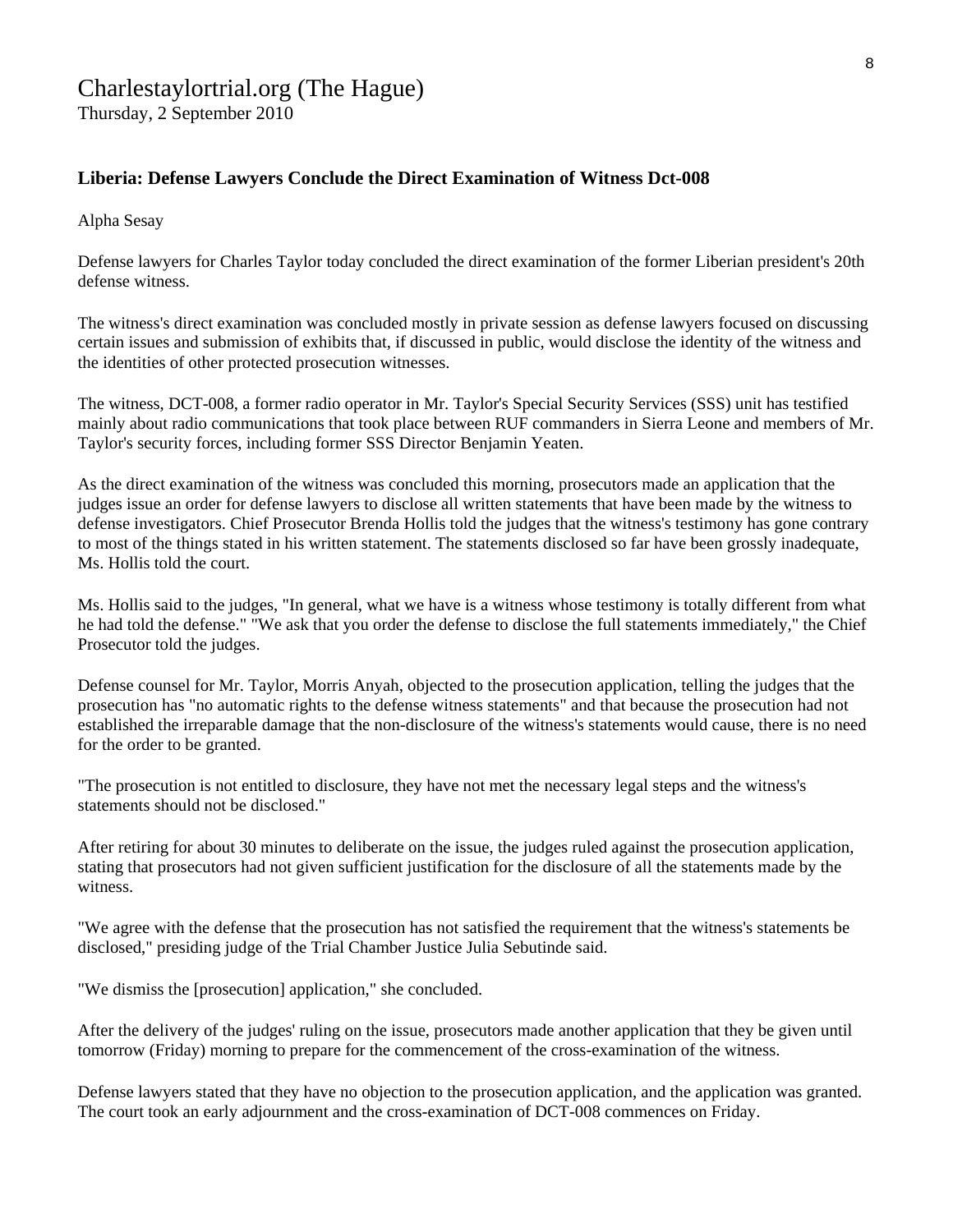



United Nations Mission in Liberia (UNMIL)

# **UNMIL Public Information Office Media Summary 3 September 2010**

*[The media summaries and press clips do not necessarily represent the views of UNMIL.]* 

# **UN News in Liberia**

#### **UNMIL News**

#### **Margrethe Løj Pays Tribute to Ghana - For Unwavering Commitment to Peace in Liberia**  [The Analyst]

- UN top envoy in Liberia, Ellen Margrethe Løj has hailed Ghana's long-standing commitment to the restoration of peace and security in Liberia, describing it as "very special."
- Awarding UN Peacekeeping Medal to Ghanaian peacekeepers at two separate ceremonies, the first in Monrovia and the second Buchanan, Ms. Løj paid glowing tribute to Ghana for its sacrifices and contributions towards the consolidation of peace in Liberia which has been forthcoming since ECOMOG in the 1990's.
- SRSG Løj stated that the Ghanaian dedication "has given Liberians the hope of experiencing the same peace that Ghanaians enjoy."
- In Buchanan, the Special Representative of the Secretary-General (SRSG) decorated a 700-strong Ghanaian contingent named the 'Scorpion' and expressed special appreciation for the troops stationed in LAC, who were working with the LNP to restore law and order in the plantation.

#### **Some Liberian Laws are Obsolete – UNMIL Official**

[In Profile Daily]

- The Child Protection Advisor of United Nations Mission in Liberia (UNMIL), David Moussa Ntambara says some laws in Liberia, particularly on human trafficking are obsolete and ineffective.
- According to Mr. Ntambara, child labor and human trafficking was still visible in the country and should therefore be discouraged by every sector of society.
- He spoke at a three-day seminar on the formulation of the Standard Operation Procedure (SOP) and the National Referral System on counter-trafficking.
- The meeting brought together 32 stakeholders from government institutions including Justice and Labor ministries.

#### **Other UN News**

#### **Three UN Agencies Pledge Support to Rural Women in Agriculture Sector [Heritage]**

- - Three agencies of the United Nations have pledged their support to rural women in the agricultural sector of the country.
	- The three agencies include the United Nations Development Programme (UNDP), Food and Agricultural Organization and the World Food Programme.
	- Speaking at a one-day forum on "Contracting of Rural Women Purchase for Progress (P4P) Roll Out" Thursday in Monrovia, UNDP community programme manager Aderemi Aibinu said the three agencies will work closely with government in increasing food production in the country.
	- Mr. Aibinu observed that the biggest problem in the agricultural sector in Liberia, more especially for women, is access to market, something which he said the three UN agencies together with the Liberia Government will tackle.
	- The UNDP official further observed that women are the biggest players in agricultural sector, and if the area is to get improved, problems confronting women activities must first be addressed.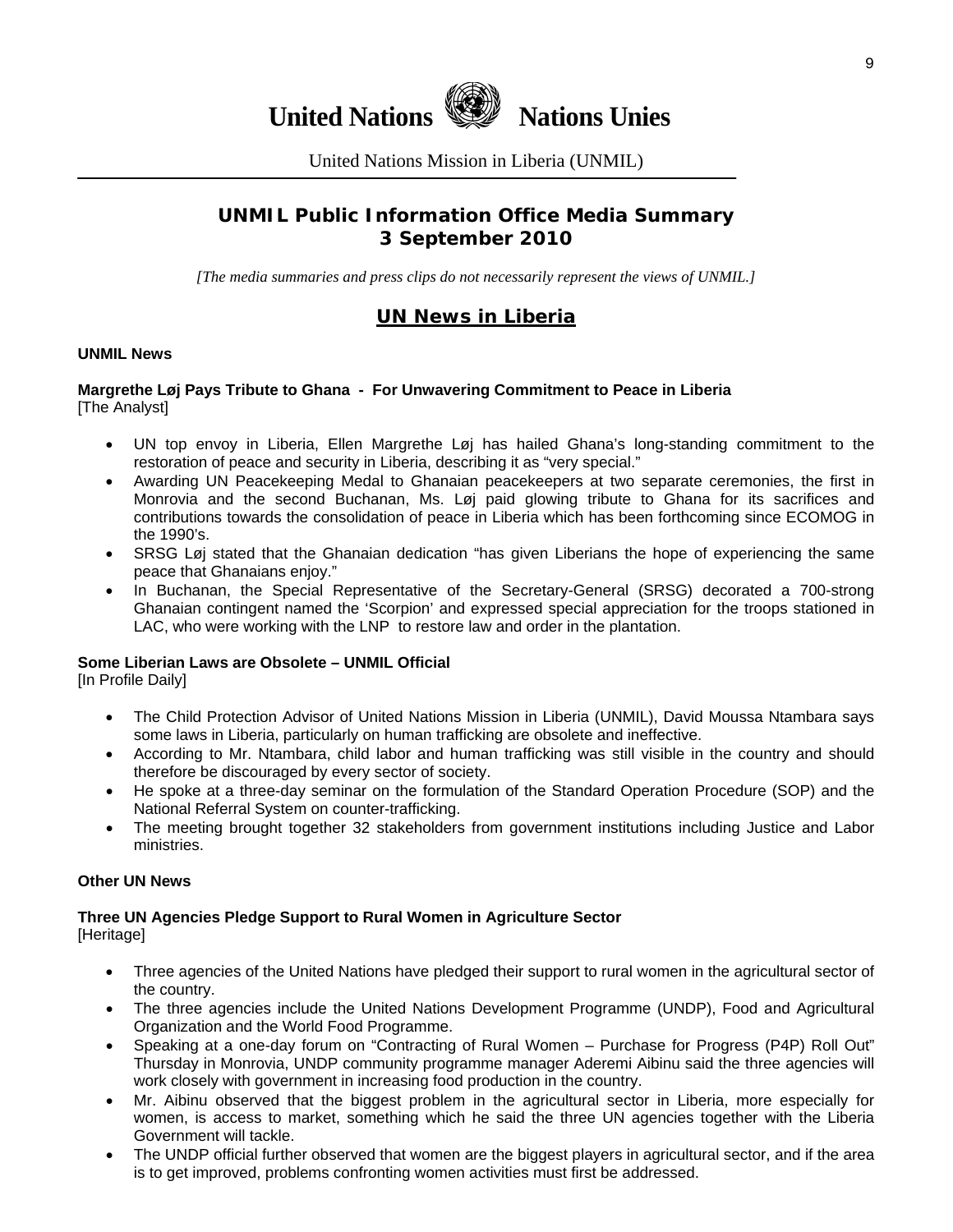• For their part, the Rural Women thanked the three UN agencies for their commitment towards improving the agricultural sector of the country.

# **Local News on Liberian issues**

#### **President Sirleaf Applauds Libya on National Day**

[Heritage, Public Agenda, New Vision]

- President Ellen Johnson Sirleaf has expressed conviction that the bond of friendship and brotherly relations, subsisting between Liberia and Libya will continue to be cemented in the years ahead.
- According to a Foreign Ministry release, President Sirleaf made the statement in her congratulatory message to the President, Government and People of Libya on the jubilant occasion marking the  $41<sup>st</sup>$ Anniversary of that country.
- In the message to her Libyan counterpart Colonel Mummar Gaddafi, the Liberian leader extends heartfelt congratulations and warmest felicitations on behalf of the Government and People of Liberia and in her own name.
- She recalled with admiration Colonel Gaddafi's courageous initiatives and vanguard effort in the establishment of a Union Continental African Government, aimed at harnessing the continent's vast natural and human resource potentials to advance the socio-economic conditions of all Africans.
- President Sirleaf then prayed that the Almighty God endows Colonel Gaddafi with wisdom and good health as he leads his people to greater economic prosperity and development.

#### **GOL Gives US\$25,000 for Former Leader's Burial**

[Daily Observer]

- The Government of Liberia (GOL) has given US\$15,000 to the family of the National Transitional Government of Liberia chairman David Kpomakpor for his burial.
- An additional US\$5,000 was given to his son for airfare and US\$5,000 to the Liberian delegation headed by Cllr. Philip A. Z. Banks.
- Deputy Information Minister Norris Tweah said the amount was received on behalf of the Kpomakpor Family by a pastor (not named) who served as one of the caretakers of the former chairman during the period of his illness.
- Deputy Minister Tweah further indicated that Government has vowed to undertake all financial expenses associated with the late transitional chairman's burial as requested by members of his family.

#### **Senate Concurs with House on FOI Bill Passage**

[Daily Observer, Front Page Africa, Heritage, New Democrat, The Inquirer]

- The Senate Thursday concurred with the House of Representatives on the passage of the much publicized Freedom of Information (FOI) Bill.
- The FOI Bill was submitted to the Legislature in 2007 for scrutiny and subsequent passage into law.
- The FOI Bill is intended to give journalists, including ordinary citizens among others the legal rights to demand information from both public and private authorities across the country.
- Speaking to newsmen following the passage of the Bill, Senate president pro-tempore Cletus Wotorson said the Bill was passed after thorough scrutiny.
- Although the FOI Bill provides the legal grounds for people to demand information from authorities where it has been impossible, Senator Wotorson said the Act does not give journalists unrestricted rights to 'stick' microphones or recorders into any body's face.
- He said the FOI Act covers the issues of privacy and confidentiality which means that certain information will still be kept secret from the media and the general public.
- He said that information that is declared protected under the FOI Act from exposure to the public is clearly outlined in the FOI document.

#### **Legislature Ratifies Chevron Oil Exploration Deal**

[Front Page Africa, The Inquirer]

• The Senate Thursday ratified the second Addendum to Production Sharing Contract for Block LB-11, second Addendum to Production Sharing Contract for Block-12 and Block-14 to effectuate the Deeds of Assignment through which 70 percent of the interest in Oil Block LB-11, 12 and 14 would be transferred to Chevron Group.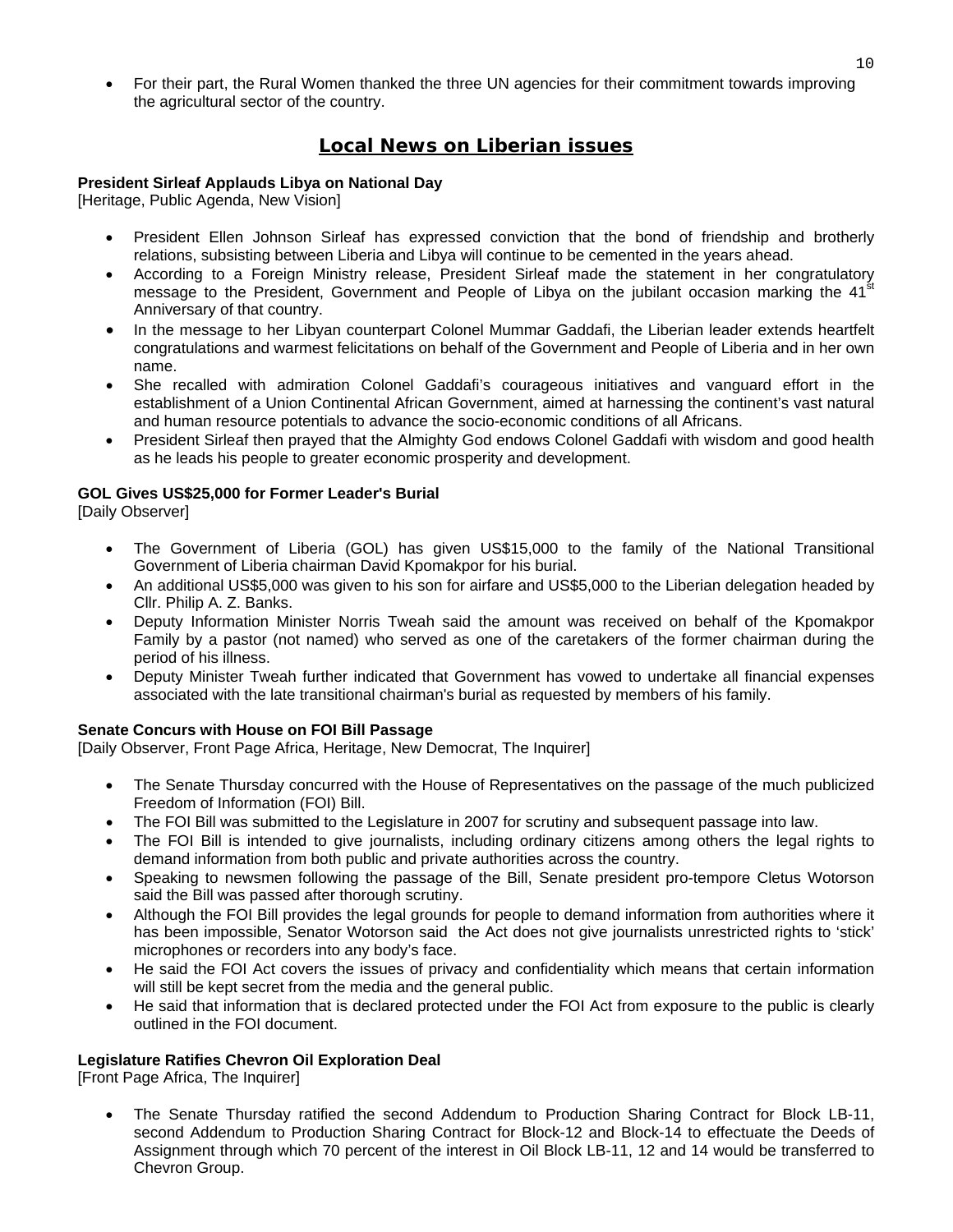- Senate president pro-tempore Cletus Wotorson said the ratification of the Chevron Government Agreement, Liberia will commence the drilling of offshore oil along the costal belt of the country soon.
- Senator Wotorson, a Geologist, said why it is yet unclear about the presence of oil on the costal belt of Liberia, the potential of oil in the country is very important as there are indicators on the Liberian shores that suggest that indeed Liberia will be an oil producing country as soon as possible.
- Chevron is an American Corporation with a global presence and one of the super major oil companies engaged in every aspect of the oil, gas and geothermal energy industries, including exploration and production.

#### **INHRC Chairman-designate Faces Senate Today**

[Liberia Journal, Parrot]

- The new nominee of the Independent National Human Rights Commission (INHRC), Cllr. LeRoy Urey is expected to face the Senate today for confirmation.
- Cllr. Urey's nomination follows the withdrawal of two nominees to the Commission by President Ellen Johnson Sirleaf.
- The newly nominated commissioner-designate will assume the chairmanship of the INHRC if confirmed by the Senate.

#### **Foreign Minister Akerele Extols Egypt**

[In Profile Daily, Public Agenda, New Vision]

- Foreign Minister Olubanke King Akerele has extolled the Government of Egypt for its numerous assistance to Liberia.
- Speaking at a farewell reception held recently at the Foreign Ministry in honor of the out-going Egyptian Ambassador to Liberia, Mr. Ahmed Fadel Yakoub, Minister Akerele recounted Egypt's bilateral assistance towards Liberia's developmental programmes.
- She lauded Ambassador Yakoub for his efforts in cementing the bilateral and cordial relations subsisting between Liberia and Egypt which brought mutual benefits to the two countries over the years.
- According to the Foreign Minister, Liberia Egypt relations is marked by mutual respect, good neighborliness and friendly cooperation in the spirit of South-South Cooperation for the benefit of the two nations and peoples.
- Outgoing Egyptian Ambassador Yakoub paid special tribute to President Ellen Johnson Sirleaf for efforts in supporting regional and sub-regional initiatives in sustaining peace and stability in Liberia and the West African sub-region.

#### **PUL Hails Senate on FOI Act, Holds Edward Wilmot Blyden Forum Today**

[Public Agenda]

- The Press Union of Liberia (PUL) has described as political redemption the concurrence vote taken Thursday by the Senate to enact the Freedom of Information Act.
- The PUL says the Senate's action is not only redeeming, but historic in that it lifts the country far above other countries in the sub-region in enhancing the democratic space.
- The Union says it has no doubts that President Ellen Johnson Sirleaf will sign the Act into law in order to stamp Liberia's authority as a campaigner for an open society.
- Meanwhile, four panelists will on today address the August edition of Edward Wilmot Blyden Forum.
- International Youth Advocate, Kimmie Weeks will be joined by three educators to do "An Appraisal of the Liberian Educational System amidst the Mass Failure of Students."
- Other panelists are University of Liberia Vice President for Academic Affairs, Dr. Momolu Getawah; Deputy Education Minister for Instruction, Dr. Mator Kpangbai and Mrs. Ellen Fatu Varfle of the National Teachers' Association of Liberia.
- The PUL says it is calling the forum ahead of the opening of schools in the country to debate some of the challenges affecting the educational system for policy makers to take cue.

#### **Police Arrest Man with Single Barrel Gun in Paynesville**

[New Vision]

- The Liberia National Police (LNP) has arrested and charged a man with illegal possession of firearm.
- Karyo Richards was allegedly carrying a locally made single barrel gun on board a taxicab on GAS Road in Paynesville.
- Police spokesman George Bardue said Richard has admitted to being in possession of the gun but said it was given to him by two unknown men in Paynesville who attempted to rob him.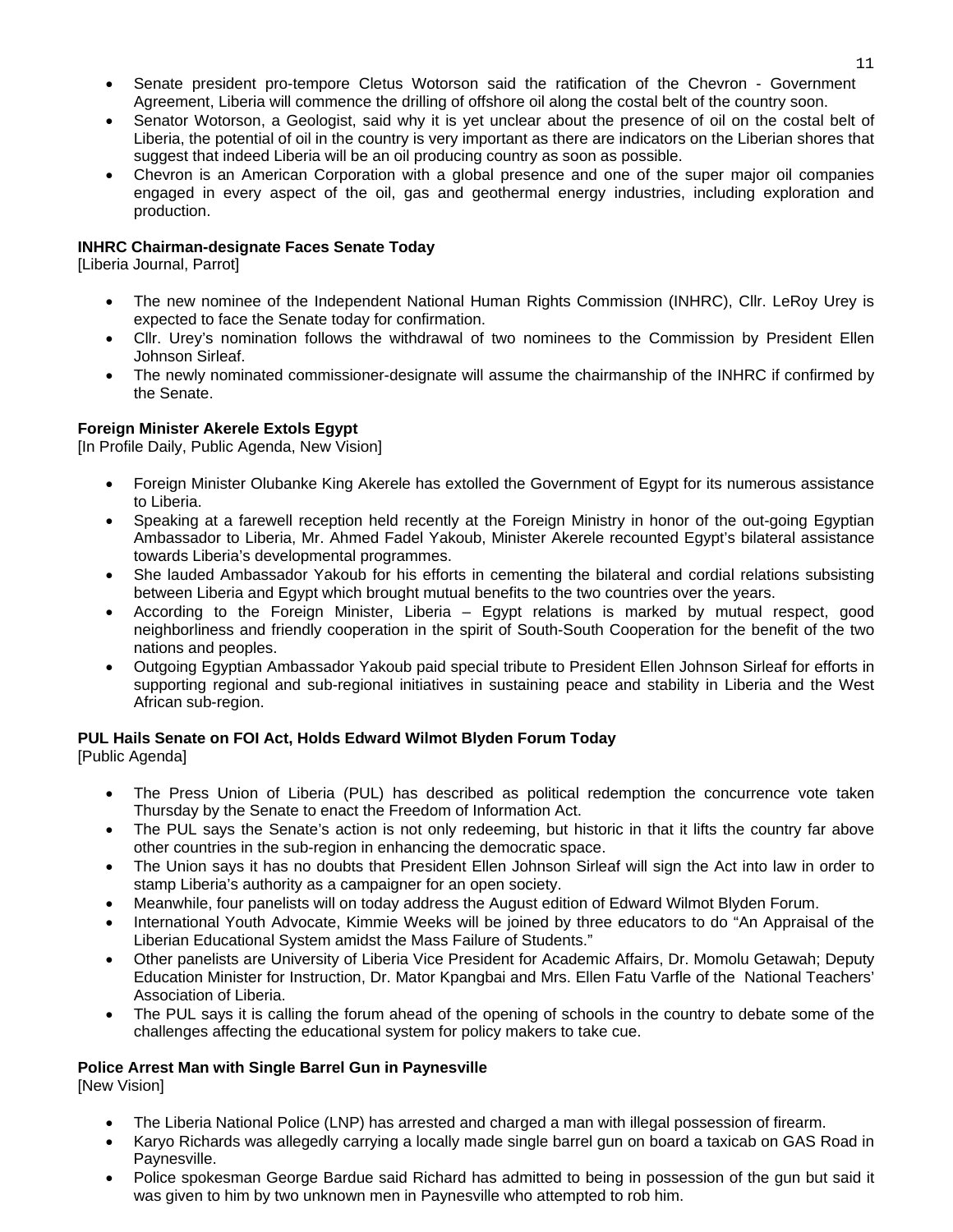## **Political and Election Reporting: DBC Senior Fellow to Conduct Symposium in Liberia**

[Front Page Africa]

- A senior fellow at the DuBois Bunche Centre for Public Policy at Medgar Evers College has received funding from the US-based Ford Foundation to travel to Liberia to conduct a symposium on political and election reporting ahead of the country's 2011 elections.
- Mr. Jonathan Hicks is the host of Urban Focus, a weekly radio programme in conjunction with DBC on Medgar Evers College Radio and former political reporter for The New York Times.
- The journalism symposium, "Preparing for 2011," will take place between 22 November and 2 December of this year, and will be anchored at the University of Liberia in a partnership with the DuBois Bunche Centre (DBC) and the Press Union of Liberia.
- The forum is designed to bring together working journalists and mass communications students in Liberia to hear presentations from experts on election coverage and to interact with political leaders and elections officials within Liberia.

#### **Star Radio** *(News monitored today at 09:00 am)*

#### **President Sirleaf Threats to Dismiss Officials If…**

- President Ellen Johnson Sirleaf has threatened to dismiss members of the Executive if they continue to publicly differ with government.
- The President said it was wrong for public officials to agree on issues in cabinet and subsequently differ in public.
- Deputy Information Minister Norris Tweah said the President has mandated those with descending views to avert their act.
- Minister Tweah said Madam Sirleaf wants those engaged in the act to express their dissatisfaction in-house rather than public.
- The President's latest comment comes after National Port Authority's managing director Matilda Parker disagreed on several components of the APM Terminals agreement with the Freeport of Monrovia.

*(Also reported Truth FM, Sky FM, and ELBC)* 

#### **Legislature Ratifies Chevron Oil Exploration Deal**

*(Also reported Radio Veritas, Truth FM, Sky FM, and ELBC)* 

#### **PUL Hails Senate on FOI Act, Holds Edward Wilmot Blyden Forum Today**

*(Also reported Radio Veritas, Truth FM, Sky FM, and ELBC)* 

#### **LDI on Elections Commission's Timetable**

- The Liberia Democratic Institute (LDI) has released what it calls a "critical appraisal of the elections timetable" by the National Elections Commission (NEC).
- LDI's executive director Dan Saryee said NEC's electoral timetable lacks completeness and adequacy.
- He said the 10 days period provided for hearing or objection of appeals for voters is unrealistic, considering the bad road condition across the country.
- Mr. Saryee said hearing will be centralized meaning no matter where objections or appeals originate, Monrovia will determine the fate of voters.
- The LDI boss also commented on the six-day period allotted for exhibition of provisional registration describing it as inadequate.

*(Also reported Radio Veritas, Truth FM, Sky FM, and ELBC)* 

#### **Radio Veritas** *(News monitored today at 09:45 am)*

#### **In Economic Sabotage Case, Court Disqualifies State Witness**

- The 11<sup>th</sup> Judicial Circuit Court in Bomi County has disqualified one of the state witnesses in the Albert Bropleh economic sabotage case.
- The witness, Rufus Browne, is the Liberia Telecommunications Authority's (LTA) comptroller who state prosecutors relied on to provide details of financial transaction under the administration of Mr. Bropleh.
- The court disqualified witness Browne after defense lawyer filed a motion for his disqualification on grounds that he Browne and another witness were seen interacting in and out of court against the law.
- Former LTA boss Albert Bropleh is on trial for allegedly stealing US\$70,000.

# **International Clips on Liberia**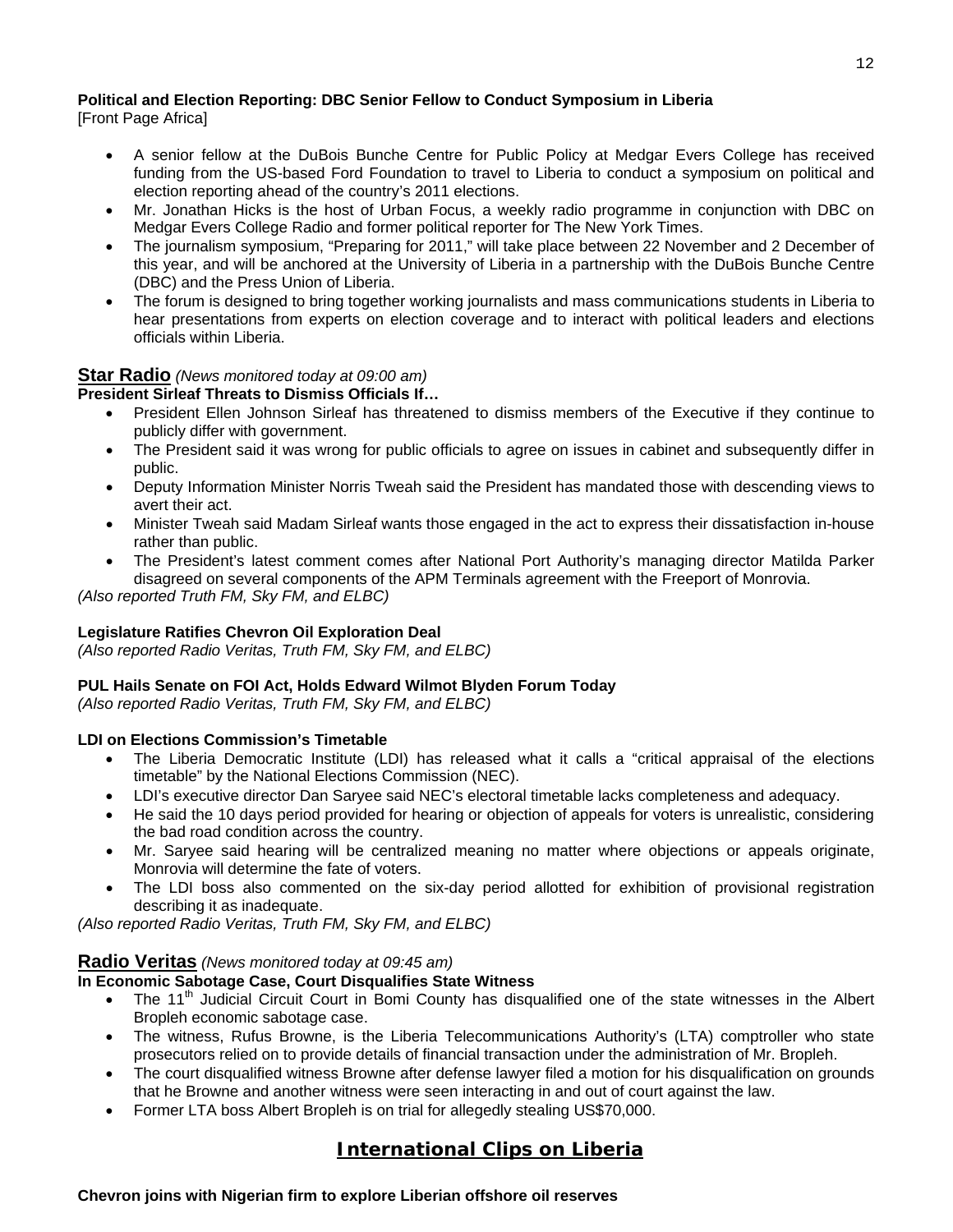#### **The Associated Press**

The head of Liberia's state-owned oil company says it has signed an agreement with Chevron Corp. to begin explorations off the country's coast. Fodee Kromah, president of the National Oil Company of Liberia, said Thursday that Chevron has been brought on to carry out the offshore exploration. The U.S. oil giant has secured a 70 per cent stake in the project. Kromah says the deal will benefit Liberia. Chevron is required to pay the government a 5 per cent royalty fee and 30 per cent yearly income tax. In addition, they will give Liberia more than \$3 million per block as a signing bonus and another \$10 million for community work.

#### **Golden Agri to Set up US\$2.2 Billion Liberian Palm Venture www.ictmag.info**

Singapore region lubricator shaper Golden Agri-Resources said on weekday its supplementary Golden VerOleum would modify a US\$1.6 1000000000 (\$2.2 billion) partnership with the polity of Liberia in a region lubricator project. "The Government of Liberia and Golden VerOleum today foretell a partnership for the cultivation of sustainable region lubricator by the consort and by African smallholders and farmers, works processing and value-added manufacturing," the consort said in a render statement.

# **International Clips on West Africa**

#### **Guinea**

#### **Electoral campaign for Guinea's presidential runoff set for 5 September APA**

The electoral campaign for Guinea's presidential runoff is set for 5 September, a reliable source told APA on Thursday. The two frontrunners - Alpha Conde and Cellou Dalein Diallo – will have two weeks to canvass votes ahead of the 19 September runoff. Accordingly, Cellou Dalein Diallo's Democratic Forces Union of Guinea (UFDG) plans to deploy a campaign team which will travel to every region of Forestry Guinea as from Sunday. The team's mission is to canvass voters in this region who mainly voted in the first round for Alpha Conde and Papa Koly Kourouma, leader of the Republicans' Rally and close friend to former junta leader, Moussa Dadis Camara. Papa Koly Kourouma's support to Alpha Condé, leader of the Guinea People's Rally (RPG) could strengthen the latter's political base in the region. Meanwhile, a member of the UFDG party executive feels that the electorate in Forestry Guinea will not respect the voting instructions given by Papa Koly Kourouma. The two presidential frontrunners recently paid separate visits to Moussa Dadis Camara in Ouagadougou, Burkina Faso to present him their condolences, and also to seek his support in the forestry region which is home to more than 15% of voters registered on the electoral roll.

#### **Guinea presidential candidates vow peaceful campaign AFP**

The rival candidates for the second round of Guinea's presidential election, due on September 19, committed themselves Friday to a "peaceful political campaign" in a signed accord. The vote in the West African nation, which has thus far known only military or despotic rule, will pit Cellou Dalein Diallo, who won 43.69 percent of the first round results, against veteran opposition figure Alpha Conde (18.25 percent). The two candidates on Friday signed a six-page "protocol of understanding for a peaceful election in Guinea" in the presence of Burkina Faso's President Blaise Compaore, mediator in the Guinean crisis which began with a military coup in 2008 on the death of hardline ruler Lansana Conte. Diallo and Conde "undertake to lead a peaceful political campaign, with mutual respect and in line with the code of good conduct to which they are parties, in order to preserve the cohesion and unity of the country." They also agreed scrupulously to respect the outcome of the vote.

#### **Burkinabe President Tries to Mediate Differences between Guinea's Presidential Candidates VOA**

The president of Guinea's Research Institute on Democracy and Rule of Law, a non-governmental organization, told VOA Burkinabe President Blaise Compaore is mediating talks between Guinea's two presidential candidates. Attorney Thierno Balde said the ongoing talks are aimed at preventing violence, as well as resolving all outstanding issues, ahead of the 19th September second round presidential vote. "When President Blaise Compaore came to visit General Sekouba Konate two weeks ago, they agreed that he will invite the two leading candidates to Ouagadougou to hold talks and to agree on the process which will lead to the elections on September 19th," he said. Backed by the Economic Community of West African States (ECOWAS), President Compaore is helping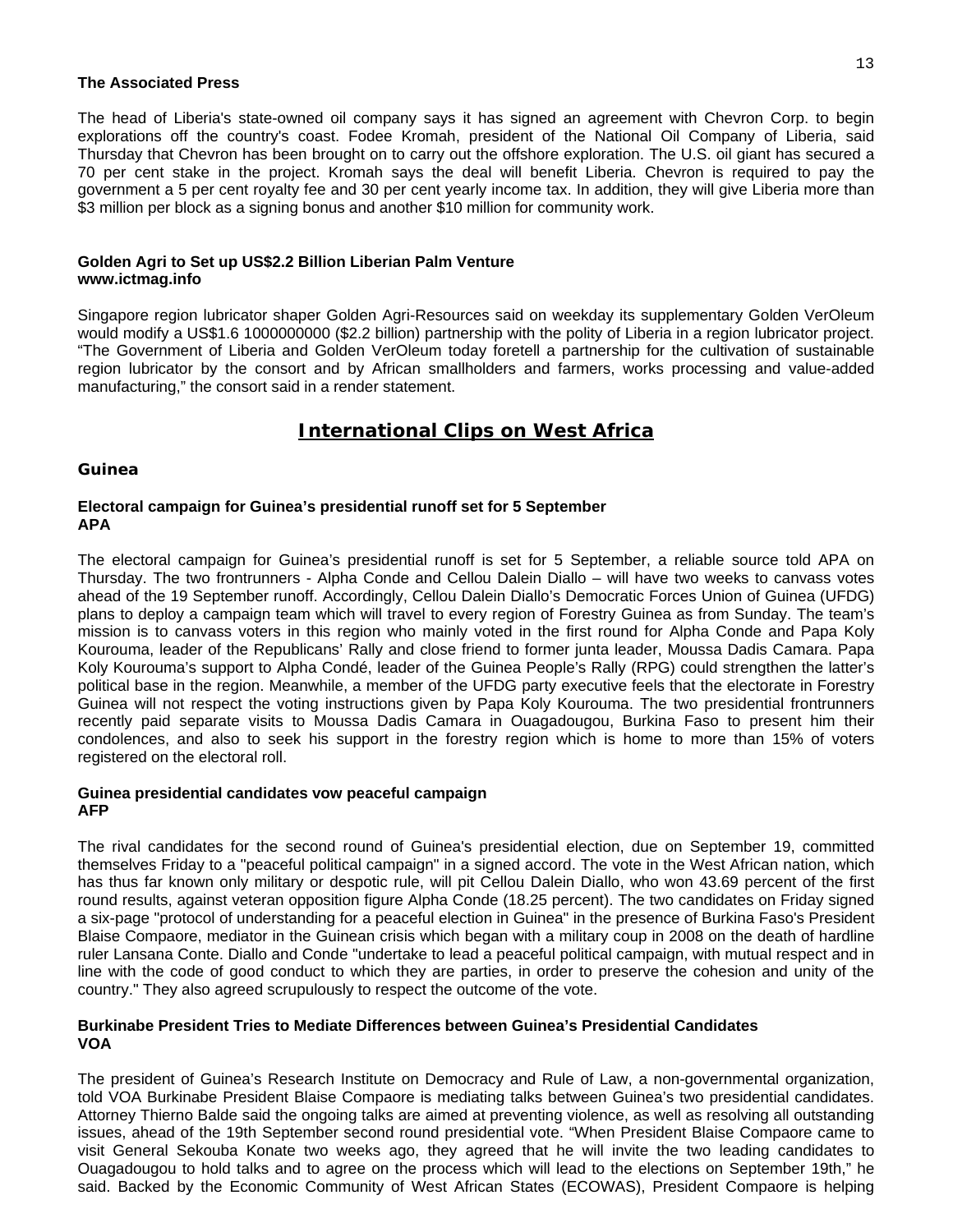Guinea's efforts to return to constitutional rule. There has been reported tension between the two presidential aspirants and their supporters during campaigns ahead of the vote.

#### **Ivory Coast**

#### **Ivory Coast commission produces final voter list Reuters**

Ivory Coast's electoral commission said on Thursday it had produced a final voter list for the first time, raising the chance that an election which has been delayed six times in five years might go ahead. The poll, now scheduled for October 31, is needed to end years of turmoil in the once economically successful West African country, following a failed 2002 rebellion against President Laurent Gbagbo that deterred investment and ravaged the economy. "The list is finalised. We are respecting the schedule," electoral commission spokesman Nicolas Coulibaly said. Voter register has been the main sticking point between Gbagbo and the opposition, and the battle over it in the courts has been long and tortuous. While Ivory Coast appears closer to the poll than ever, sceptics say there remains a chance Gbagbo's camp will reject the list and further delay the process. "For us, the list is final, but it's the politics which decides if this goes ahead. We're just technicians," said Coulibaly.

#### **UNOCI calls for completion of definitive voters list African Press Organization**

The United Nations Operation in Côte d'Ivoire (UNOCI) on Thursday in Abidjan called for the definitive voters list to be completed, stating that the electoral process was entering a crucial week. Speaking at UNOCI's weekly press conference, the mission's spokesperson, Hamadoun Touré, said that the list was a key-phase for the holding of presidential election. According to the spokesperson, the mission will closely follow the fixing of polling stations and offices as well as the computerization of data validated or rejected during appeals process regarding the provisional voters' list. UNOCI, he added, will pay particular attention to the establishment of premises and polling offices for which it provided assistance through the Independent Electoral Commission (IEC) by mapping their location.

#### **Sierra Leone**

#### **Government urged to repeal bad press laws http://newafricaanalysis.co.uk**

Journalists have urged the government to follow the example of the Ugandan Supreme Court and repeal laws that curtail freedom of speech. In August, the Ugandan government abolished sedition laws that had previously been used to prosecute and criminalise journalists and politicians. Campaigners described the win as a victory for those who felt that they could not previously freely express themselves. The country's association for journalists (SLAJ) have been campaigning for similar laws in the country to be overturned. 'Sierra Leone should conform to the norms of civilised standards and repeal the Criminal and Seditious Libel law', said Umaru Fofana, president of SLAJ. 'This is as bad a law today as it has always been, and it is bad for journalists and non-journalists alike' he continued. In '08, SLAJ sought a judicial review at the Supreme Court of the country's criminal and seditious libel law as contained in the 1965 Public Order Act. However the court ruled against the case claiming that the law does not put journalists in imminent danger.

#### **Anvil Group receives contract to safeguard health care in Sierra Leone www.news-medical.net**

UK based security company, The Anvil Group, has been awarded a contract by a long-standing client to safeguard the health and security of its international workforce during a construction project in Sierra Leone. "For this contract, we have utilised operatives with hostile environment experience, where it is essential for professionally trained medics to have specialist security training in addition." The medical and security professionals, known as MIRA (Medics in Remote Areas) will be on standby to administer healthcare to all employees located in the West African country, where medical facilities and quality of care falls seriously short of U.S. and European standards. The Anvil Group has been a regular supplier of security services to this particular client in a number of high risk locations, ranging from close protection to identifying secure long-term accommodation for key workers. However, the assignment in Sierra Leone is the first to call for individuals offering a combination of medical and security expertise.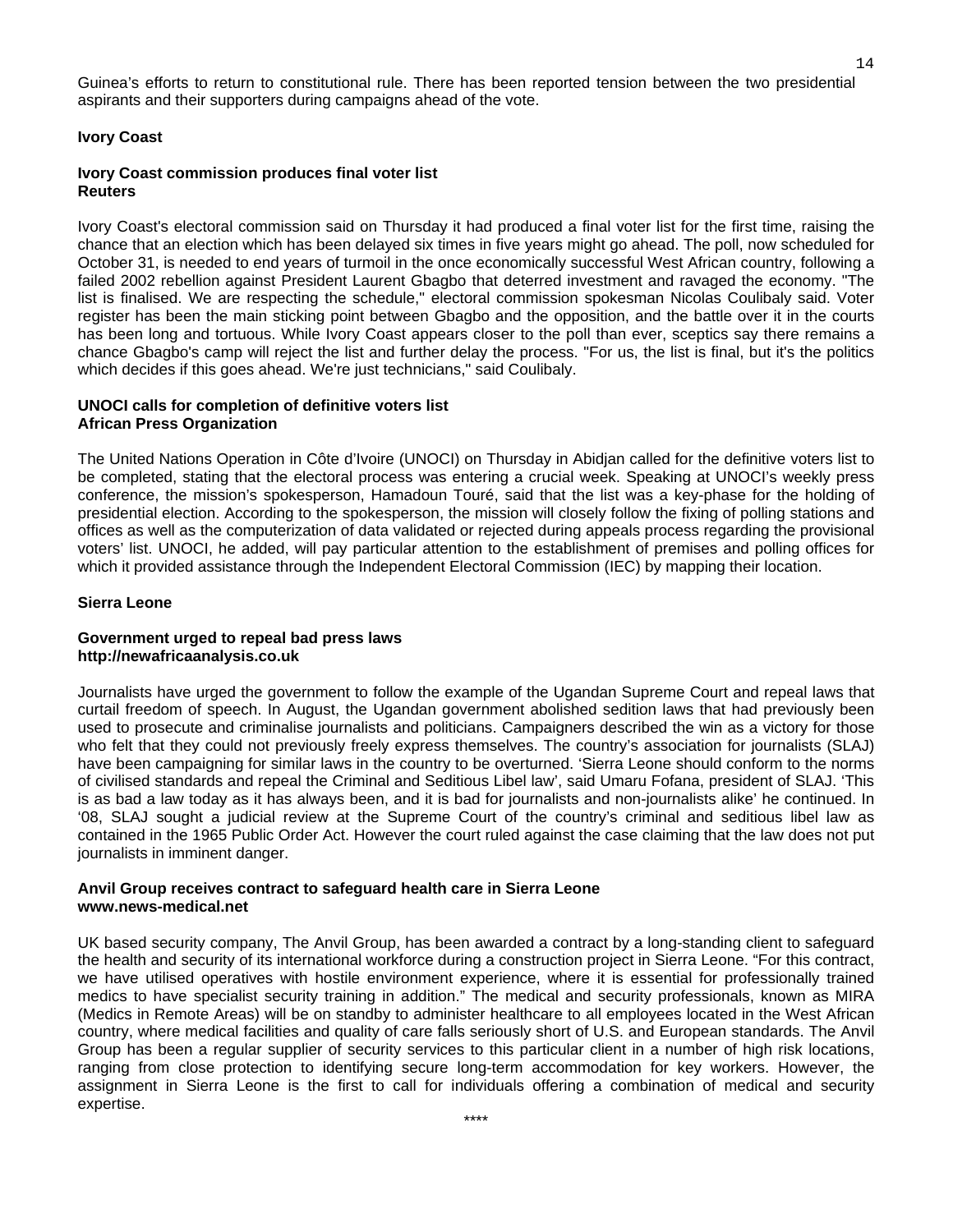# Kenya Broadcasting service

Monday, 6 September 2010

### **US calls on Kenya to cooperate with ICC**



The United States has asked Kenya to cooperate with the International Criminal Court (ICC) in dealing with the perpetrators of 2007 post-election violence.

U. S. Ambassador to Kenya Michael Ranneberger on Sunday said there was need for the Kenyan government to collaborate with ICC on the technical issues so as to enable them to begin prosecution work.

At a press conference held in the coastal town of Malindi, the envoy commended the government for setting a good example in the implementation of the

*Ranneberger pledged the continued U.S. support for the implementation process of the draft constitution.*

draft constitution, saying Kenyan officials should continue working together.

Ranneberger pledged the continued U.S. support for the implementation process of the draft constitution until everything is in place.

"The U.S. is happy about the decision made by Kenyans to promulgate the new constitution and will continue to support the implementation process ," he said

The ambassador spoke after the government signed 16 articles of understanding to allow ICC to set up local offices to ease the work of collecting and bringing together evidence, and tracking down post-election violence suspects.

On a separate occasion, the envoy met with Malindi District Commissioner Arthur Mugira on issues of security, drug abuse and sex tourism.

He asked the government to prosecute all child traffickers promoting sex tourism in order to protect the integrity of the country.

"The legislative should introduce tough laws that would protect children from trafficking or else some tourists will begin shunning away from visiting the country due to the bad image," he said.

Ranneberger noted the fight against sex tourism required joint efforts of all stakeholders in the hotels, NGOs, the government and the private sector.

He said there has been progress since the formation of the organizations to fight against child trafficking two years ago.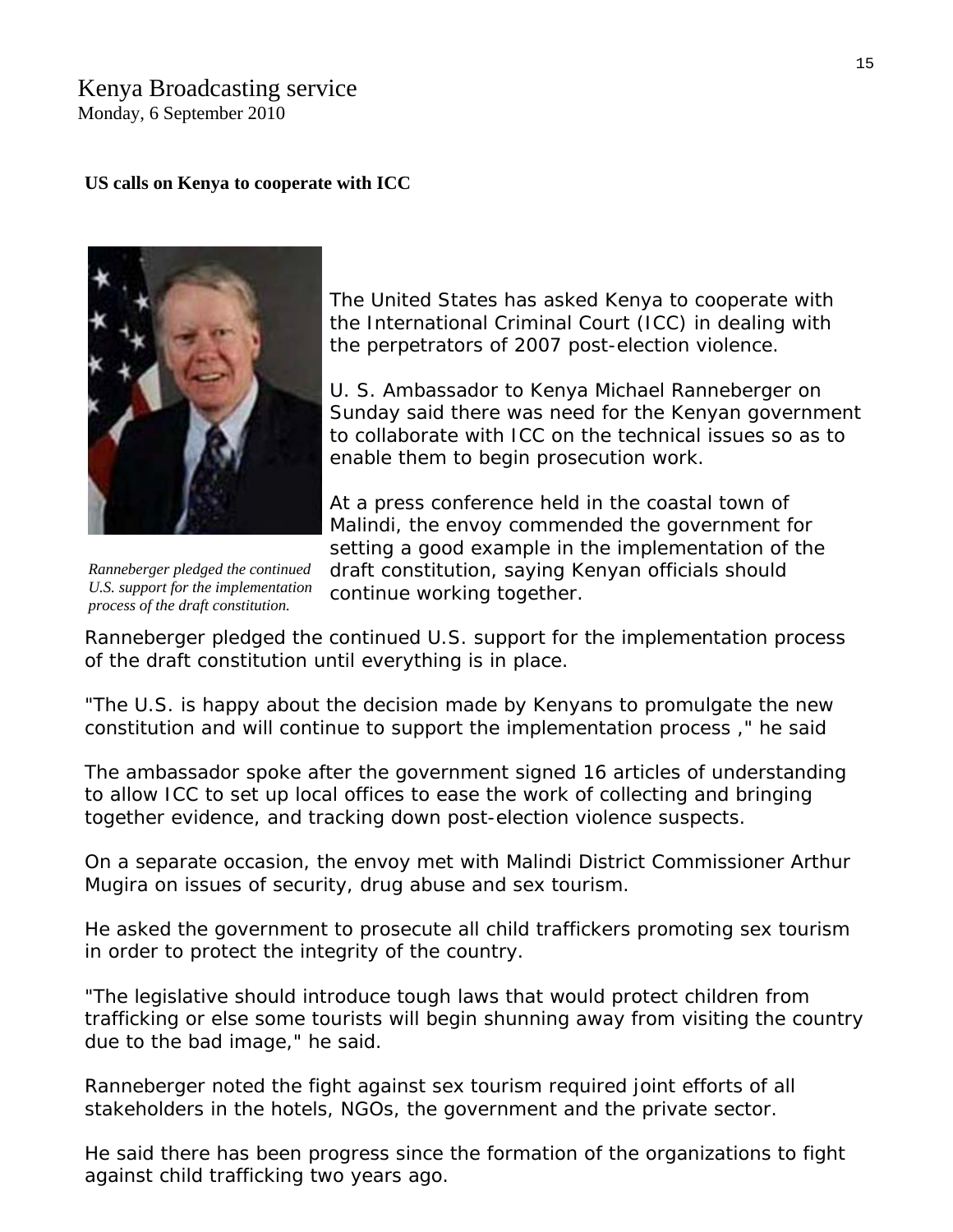# **[What's a war crimes prosecutor doing at Kagame's presidential inauguration?](http://turtlebay.foreignpolicy.com/posts/2010/09/03/what_s_a_war_crimes_prosecutor_doing_at_a_war_criminal_s_presidential_inauguration)**

#### By [Colum Lynch](http://turtlebay.foreignpolicy.com/blog/16159)

The International Criminal Court prosecutor, Luis Moreno-Ocampo, has sharply criticized nations, diplomats, and political leaders that have lent legitimacy to suspected war criminals like Sudan's President Omar al-Bashir. In March, he derided international monitors who participated in a U.N.-backed vote that led to Bashir's reelection. "It's like monitoring a Hitler election," [he said](http://bit.ly/9ZPjiR) at the time.

But the Argentine prosecutor will send his deputy, Fatou Bensouda of the Gambia, to Kigali to attend Monday's inauguration of Rwanda leader Paul Kagame, whose army has been [accused](http://bit.ly/9DAUyx) in a recently leaked U.N. report of committing massive war crimes and possibly genocide in eastern Congo in the 1990s.

Moreno-Ocampo authorized the visit in the hopes of using it to press African leaders to support the court's efforts to hold Bashir and other alleged criminals accountable. "We will meet some African heads of state in Kigali and discuss how to stop the ongoing genocide in Darfur," Moreno-Ocampo said in a statement to *Turtle Bay*. "There is no solution in Darfur without the involvement of African leaders."

But the move has drawn criticism from some of the court's most passionate defenders, who say that Bensouda's appearance sends the wrong signal to Congolese victims of alleged Rwandan crimes and to Darfuri civilians who will face dire conditions if Rwanda carries through on its threat to withdraw 3,500 U.N. peacekeepers from Darfur to protest the U.N. report.

"It's a bad decision," Richard Dicker of Human Rights Watch, one of the court's leading defenders, told Turtle Bay. "This is not about guilt or innocence, which only a court could decide. It's about association and perception."

Bill Pace, a lawyer who oversees the Coalition for the International Criminal Court, an association of more than 2.500 pro-ICC NGOs, said "it's fine" for Fatou to attend the inauguration if she uses her visit to press Rwanda - which is not a member of the court -- to support the ICC.

Pace said that while he hoped perpetrators of war crimes in Congo would be held accountable, the ICC has no jurisdiction over crimes, like the alleged ones in Congo and Rwanda, committed before the court was established.

The ICC has been facing intense opposition from African leaders, who have complained that the tribunal has focused primarily on African crimes, carrying out investigations in Congo, Sudan, Uganda, and Central African Republic and now preparing a new probe into Kenyan violations.

In July, an African Union summit in Kampala, Uganda, [decided](http://bit.ly/ad3O6U) that "African Union member states shall not cooperate with the ICC in the arrest and surrender of the president of Sudan." It also rejected a request by Moreno-Ocampo to set up a liaison office with the African Union in Addis Ababa, Ethiopia, to help improve cooperation and understanding of the court's mandate.

Moreno-Ocampo maintains that the allegations that he is singling out Africa are unfair, noting that most of his African investigations have been launched at the request of the governments where the crimes occurred. The Sudan probe, however, was authorized by the U.N. Security Council. He had hoped to use the Kagame inauguration, which will draw heads of state from throughout Africa, to restate his case for supporting the court.